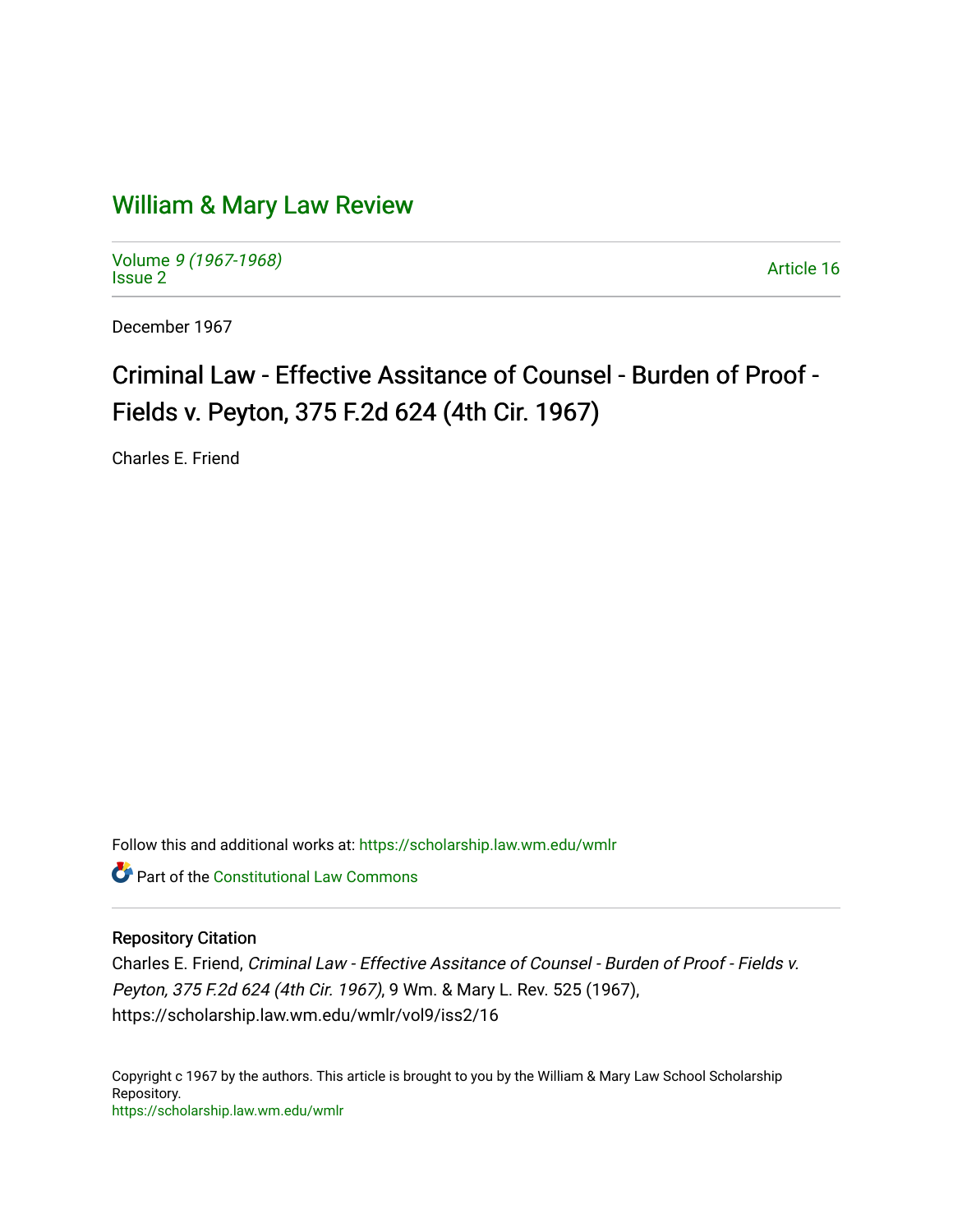limits of the circumstances before the court in determining a claim peculiar to admiralty.2s It is a subject of conjecture, as to the ultimate effect of the decision upon the field of maritime torts, where previously contribution has been granted only in collision cases. Perhaps a reconsideration has begun within the law of admiralty due to the inequities resultant in a failure to share in the payment of joint tort liability where each is as unintentionally responsible as the other. Such a development would indeed be in line with the well-accepted theory of apportionment of damages in cases of comparative negligence. It would appear that, rather than wait upon congressional action, the courts have begun to remedy the injustices reached by a broad application of the rule *in Halcyon.* At the very least, the court has filled a gap, heretofore untouched in the ancient remedy of cure and maintenance to injured seamen.

#### *Thomas D. Home*

Criminal Law-EFFECTIVE ASSISTANCE OF COUNSEL-BURDEN OF PROOF. While serving a sentence in a State Convict Road Force Camp in Bedford County, Virginia, James Fields escaped from custody. He was recaptured within an hour and placed in the county jail, where he was held for twelve days. During this period an indictment was returned against him for escape and statutory burglary,<sup>1</sup> but no one discussed the charges with him prior to the date of his trial. When he was brought into the courtroom to be tried, the presiding judge appointed an attorney to defend him. After a brief consultation with this attorney in the rear of the courtroom, Fields pleaded guilty and received sentences totaling six years.<sup>2</sup>

Fields subsequently petitioned the circuit court for a writ of habeas corpus, contending that he had been denied the effective assistance of counsel **by** virtue of the last-minute appointment. The circuit court granted the writ but was reversed **by** the Virginia Supreme Court of

**<sup>25.</sup>** *Id.,* at 582.

<sup>.</sup> During his hour of freedom, Fields entered a building described in the record only as "a cabin," apparently to hide from his pursuers. The paucity of information regarding this charge was later made the subject of comment by the federal court. Fields v. Peyton, *375* F.2d 624, 629 (4th Cir. 1967).

<sup>2.</sup> The total elapsed time between appointment of counsel and sentencing **by** the court was estimated at fifteen to thirty minutes. The petitioner testified that the appointed attorney did not question him as to the facts of the case, and did not ask if he was guilty, prior to recommending a guilty plea. Fields v. Peyton, 375 F.2d 624, *625-6* (4th Cir. 1967).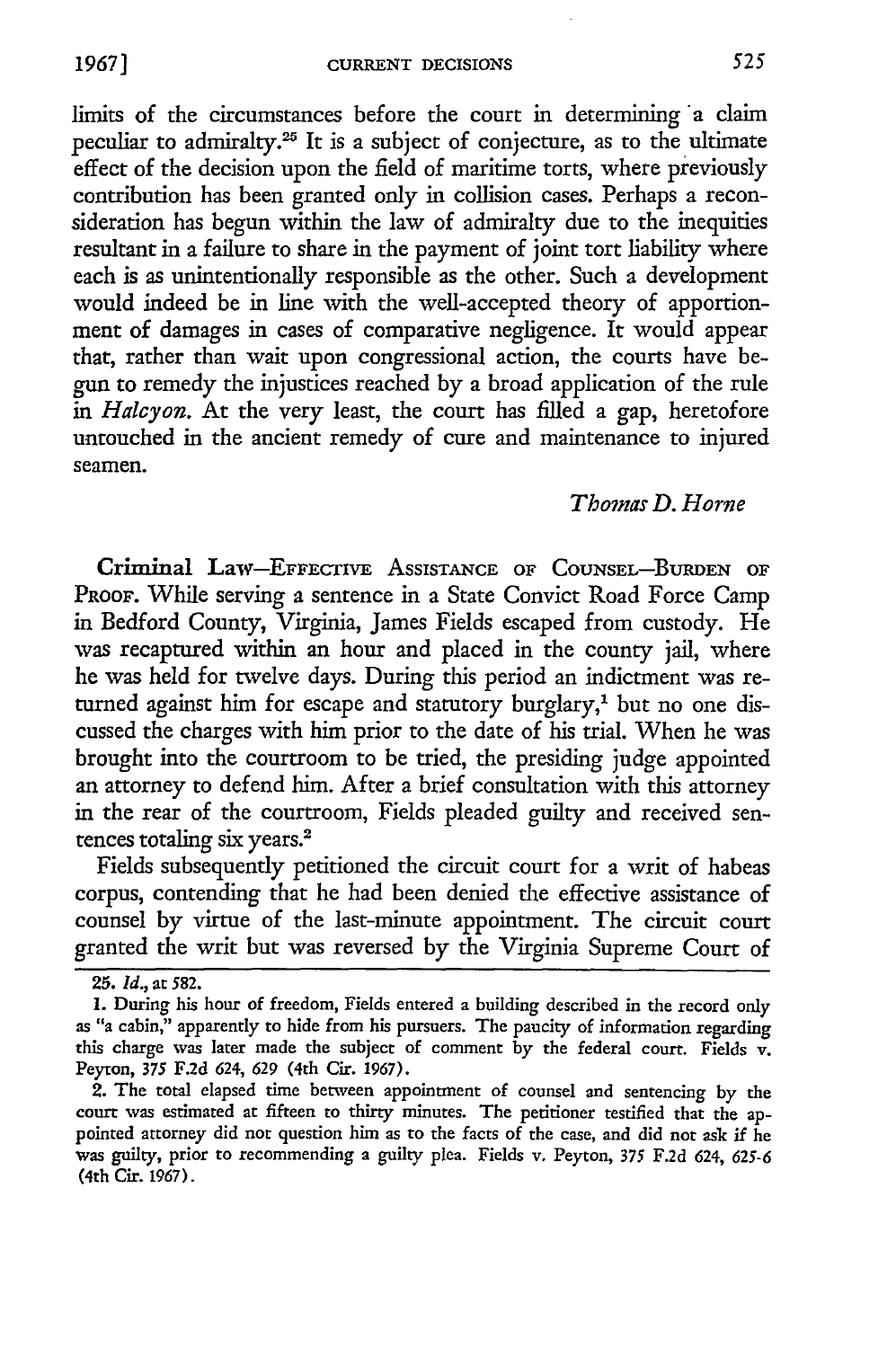Appeals.3 The prisoner then petitioned the United States District Court for a federal writ of habeas corpus, which was denied. The Fourth Circuit Court of Appeals reversed the District Court, holding that an implication of denial of effective assistance of counsel and due process was inherent in the circumstances of the case, and that the failure of the prosecution to introduce evidence to refute this implication required that the sentence be invalidated and habeas corpus granted.<sup>4</sup>

The case highlights a conflict between state and federal law in the Fourth Circuit. The basic proposition, that the right to counsel means the right *to. effective* counsel, is not disputed.' It has been specifically recognized in both the federal courts<sup>6</sup> and in Virginia.<sup>7</sup> In addition, both the Virginia Supreme Court of Appeals and the Fourth Circuit Court of Appeals have held that the appointment of counsel too soon before trial may constitute denial of effective counsel.<sup>8</sup>

The conflict arises, however, in the assignment of the burden of proof. Under the Virginia rule, as applied by the Virginia Supreme Court of Appeals in *Peyton v. Fields,* the petitioner seeking release on grounds of ineffective assistance of counsel has the burden of proving his contention that his case was thus prejudiced,<sup>9</sup> and this proof must be by a preponderance of the evidence.<sup>10</sup> This position is in accordance

3. Peyton v. Fields, 207 Va. 40, 147 S.E.2d 762 (1966). *Noted in* 8 WM. & **MARY** L. REv. **308 (1966).**

4. Fields v. Peyton, **375** F.2d 624 (4th Cir. 1967).

**5.** The concept of effective assistance of counsel was first articulated in Powell v. Alabama, 287 U.S. 45 (1932), and has since been developed and clarified in numerous cases, *e.g.,* Gideon v. Wainwright, 372 U.S. **335** (1963).

*6. See, e.g.,* Mitchell v. United States, 259 F.2d 787 (D.C. Cir.), *cert. denied, 358* **U.S.** 850 **(1958).**

*7. See, e.g.,* Morris v. Smyth, 202 Va. 832, 120 S.E.2d *465* **(1961),** *cert. denied,* **371 U.S.** 849 (1962).

8. See Whitley v. Cunningham, 205 Va. 251, **135** S.E.2d **823** (1964), holding that where counsel was appointed on the morning of the trial and spent an hour or less in preparing defendant's case, defendant was denied effective assistance of counsel, and Turner v. Maryland, **318** F.2d 852 (4th Cit. 1963), wherein it was said that, when the initial conference between defendant and his court-appointed attorney is held only a short time before trial, ". . . we should be obliged to treat the lawyer's representation as inadequate and the trial as falling short of the standards of due process guaranteed by the Fourteenth Amendment." *Id.* at 854, quoted with approval in Martin v. Virginia, **365** F.2d 549 (4th Cir. 1966).

**9.** "It is also well settled that one serving a sentence in the penitentiary who seeks his release by *habeas corpus* on the ground of ineffective assistance of counsel has the burden of proving the charge made." Peyton v. Fields, 207 Va. 40, 44; 147 S.E.2d **762** (1966).

10. *Id.* "The denial of petitioner's constitutional rights must **be** proved by a preponderance of the evidence."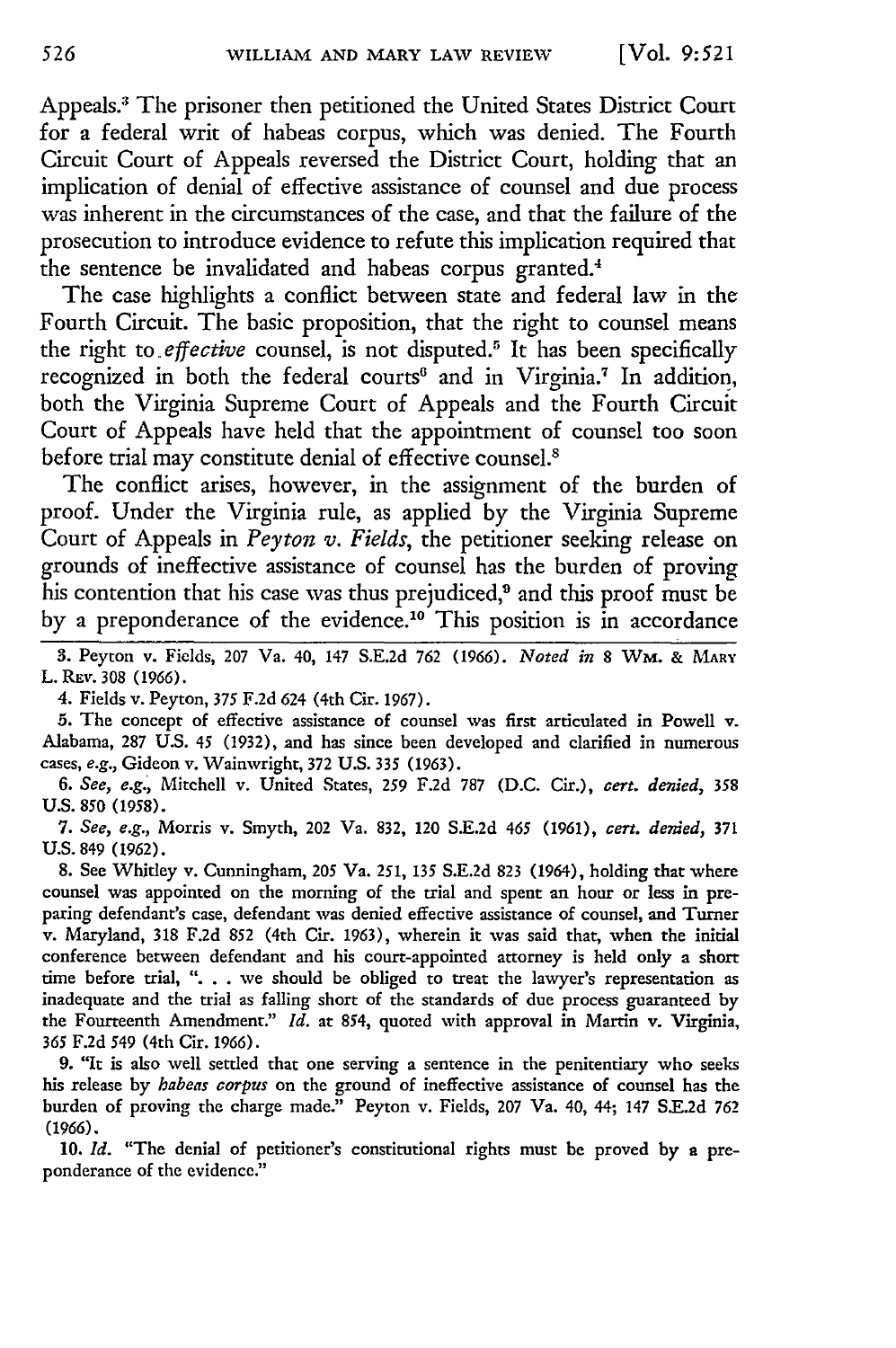with the overwhelming weight of case law in both state and federal jurisdictions.<sup>11</sup>

Under the rule applied by the Fourth Circuit Court of Appeals, however, a "mere showing" of the late time of appointment of counsel shifts the burden of proof to the state. 12 The Court takes the position that there is a "presumption of harm" which arises from the bare fact of the late appointment of counsel.13 It appears that, unless this "presumption of harm" is refuted by affirmative evidence appearing in the record itself, the prosecution must carry the burden of proving that the defendant's claim of prejudice is unjustified. 4 This view appears to have only limited support in federal case law.<sup>15</sup>

**11.** In support of the Virginia rule, see Hawk v. Olson, 326 U.S. 271, 279 (1945); Johnson v. Zerbst, 304 **U.S.** *458,* 468-9 (1938); Bostic v. Rives, 107 F.2d 649 (D.C. Cir. **1939),** *cert. denied,* 309 U.S. 664 (1940); United States *ex* rel. Jefferson v. Fay, 364 F.2d 15 (1st Cir. *1966), cert. denied,* 385 U.S. 1027 (1967); United States *ex* rel. Marshall v. Wilkins, 338 F.2d 404 (2nd Cir. 1964); Palumbo v. State or New Jersey, 334 F.2d 524 **(3d** Cir. 1964); Williams v. Babineaux, 357 F.2d 481 (5th Cit. 1966); Von Moltke v. Gillies, 161 F.2d 113 (6th Cir. 1947), reV'd on other *grounds,* 332 **U.S.** 708 (1948); Piner v. United States, 222 F.2d 199 (7th Cir. 1955); Maye v. Pescor, 162 F.2d 641 (8th Cir. 1947); Wilson v. Rose, *366* F.2d **611** (9th Cir. 1966); Roscoe v. Hunter, 144 F.2d 91 (10th Cir. 1942); Johnson v. Crouse, 191 Kan. 694, 383 P.2d 978 (1963); Goodlet v. Goodman, 34 N.J. *358, 169* A.2d 140, *cert. denied, 368* U.S. 855 (1961); Clark v. Page, 384 P.2d 405 (Okla. Crim. 1963); Commonwealth ex rel. Dion v. Tees, 180 Pa. Super. 82, 118 A.2d *756, cert. denied,* 351 U.S. 914 (1956); State *ex* rel. Burns v. Erickson, 80 **S.D.** 639, 129 N.W.2d 712 (1964); State ex rel. Clark v. Adams, 144 W. Va. 771, 111 **S.E.2d** *336* **(1959),** cert. *denied, 363* U.S. 807 (1960). See also 21 AM. JuR. 2d Criminal Law §§ 319, 321 (1965); **25** AM. JUR. Habeas Corpus § 150 (1940); 9 M. J. *Habeas Corpus* § 8 (1950); Annot., 74 **AJL.R.2d** 1390 (1960). In addition, the Virginia Supreme Court of Appeals, in denying Fields' petition, relied in part upon past decisions of the 4th Circuit Court of Appeals, to wit: Horne v. Peyton, 356 F.2d 631 (4th Cir. 1966); Root v. Cunningham, 344 F.2d 1 (4th Cir. 1965) Goodson v. Peyton, 351 F.2d 905 (4th Cir. 1965); Snead v. Smyth, 273 F.2d 838 (4th Cit. 1959).

12. **".-.. A** mere showing **,** . . of the late time of appointment constitutes a prima facie case of denial of effective assistance of counsel, *so that* the burden of proving *lack of prejudice is shifted to the state."* 375 F.2d at 628, quoting with approval Twiford v. Peyton 372 F.2d 670 (4th Cir. 1967). (Emphasis supplied by the Court.) The Court did not flatly state whether this was a total rejection of the Virginia rule, or merely a modification or extension of it.

**13.** 375 F.2d at 628.

14. **Id.** In his opinion, Judge Sobeloff distinguished the Court's previous decision in Dawson v. Peyton, 359 F.2d 149 (4th Cir. 1966) (which was relied upon by the District court in its approval of the decision of the Virginia Supreme Court of Appeals) by pointing out that in the Dawson case the record contained "adequate affirmative evidence to overcome the presumption of harm" from the late appointment of counsel. 375 F.2d at 628. Judge Sobeloff declared that the Dawson case did *not* place the burden of proof on the defendant. *Id.* at 626.

**15.** The federal Court of Appeals cited no authority for its position except its own